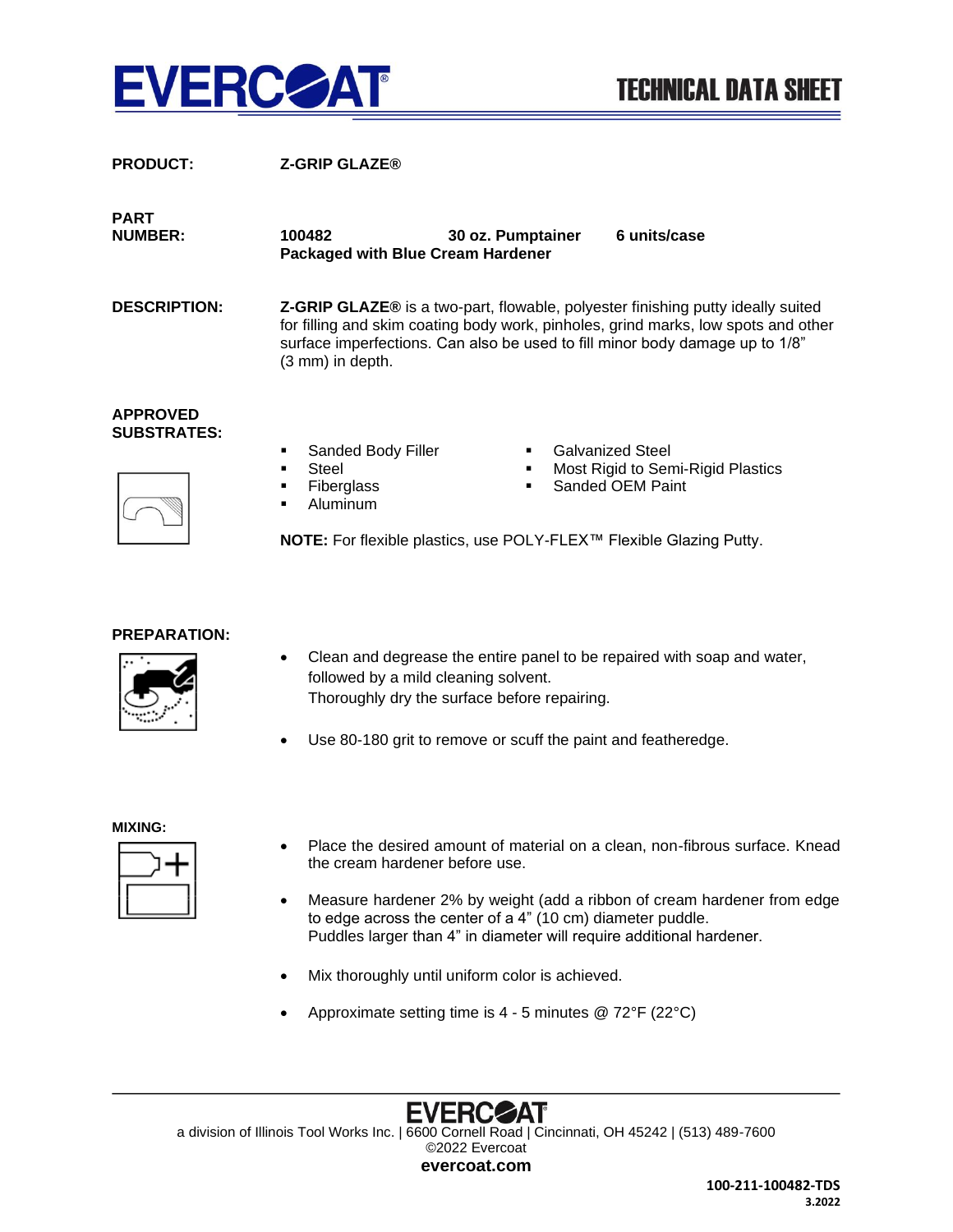

## **APPLICATION:**



- Spread a thin layer of mixed material over surface using firm pressure.
- Apply additional layers to build material slightly higher than the surface to allow for sanding to desired contour

**NOTE:** Do not apply over new or uncured coatings. Avoid thick heavy applications.

**FINISH:**



- Sand to contour with 180 grit sandpaper.
- Final sand with 180 grit followed by 220-320 grit if desired.

## **TOPCOAT:**



**•** Apply 2K polyester, 2K urethane, 2K epoxy, or 1K primer to manufacturer's recommendations

| TECHNICAL              |  |
|------------------------|--|
| <b>SPECIFICATIONS:</b> |  |

|  | Appearance |
|--|------------|
|--|------------|

- **VOC**
- **Relative Density**
- **Working Time**
- **Sand Time**
- Max Recommended Thickness (sanded)

Off white Thixotropic Liquid Refer to Section 9 of the Safety Data Sheet Refer to Section 9 of the Safety Data Sheet 4-5 min. 15-18 min. 1/8 inch (3mm)

**NOTE: Properties are typical values and should not be considered as sales specifications. Physical testing performed @ ~72°F (22°C) / 75% RH unless otherwise noted. SAFETY &** HANDLING: Read all directions and warnings prior to using Evercoat® products. Safety Data Sheets can be found online at evercoat.com. **NOTES:** Never return mixed filler to container Keep can closed and store in a cool dry place



a division of Illinois Tool Works Inc. | 6600 Cornell Road | Cincinnati, OH 45242 | (513) 489-7600 ©2022 Evercoat

**evercoat.com**

**100-211-100482-TDS 3.2022**